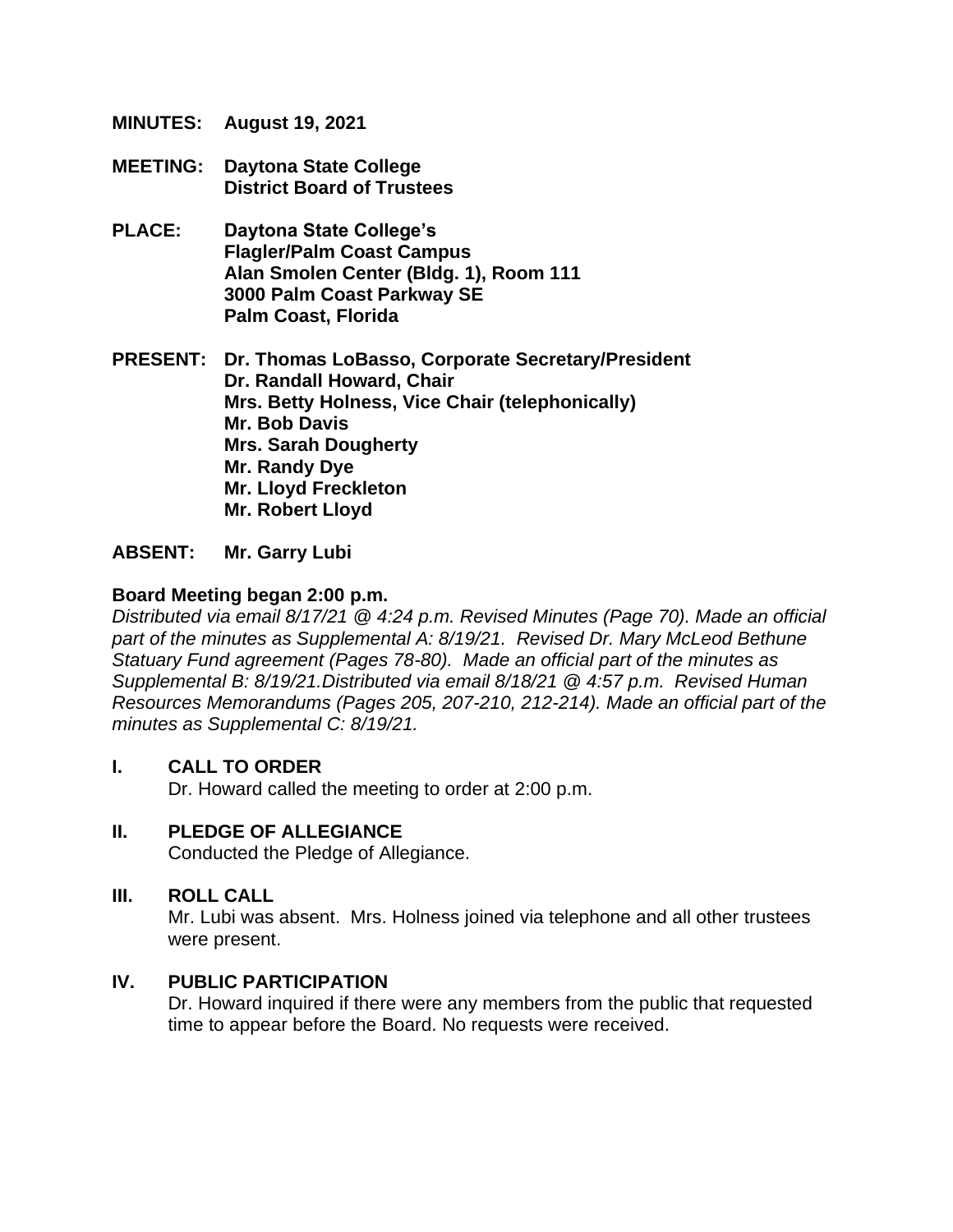# **V. ELECTION OF OFFICERS**

## **A. Election of Officers**

Dr. Howard turned the meeting over to Dr. LoBasso to conduct the election of officers.

**MOTION:** (Freckleton/Davis) That the District Board of Trustees reelect Dr. Randy Howard as Chair and Mrs. Betty Holness as Vice Chair. Motion carried unanimously.

Dr. LoBasso turned the meeting back over to Dr. Howard.

## **VI. PUBLIC HEARING – COLLEGE POLICIES**

**A. Approval of First Reading – Policy 3.03 (Revised): Campus Free Expression**

Mr. Brian Babb, General Counsel, explained the policy was revised to comply with new legislative action to protect the expression of diverse viewpoints and allow students to record class lectures for their own personal use.

**MOTION:** (Lloyd/Freckleton) The District Board of Trustees approve the first reading of College Policy 3.03. Motion carried unanimously.

# **B. Approval of First Reading – College Policies Sections 7-8**

Mr. Babb reviewed policies in sections 7-8. This review is in preparation for the College's ten-year accreditation visit.

**MOTION:** (Davis/Freckleton) The District Board of Trustees approve the first reading of College Policies Sections 7-8. Motion carried unanimously.

## **VII. CONSENT AGENDA**

- A. Approval of 6/17/21 Board Meeting Minutes
- B. Approval of Agreements
- C. Approval of Agreements Affiliation
- D. Approval of Budget Amendments
- E. Approval of Deletion of Inventory Items
- F. Approval of Donations Non-Cash
- G. Approval of Donations Surplus
- H. Approval of Grant Applications
- I. Approval of Human Resource Recommendations

Mr. Lloyd asked to pull the Dr. Mary McLeod Bethune Statuary Fund, Inc. agreement under Item VII. B. Approval of Agreements so it may be voted on separately.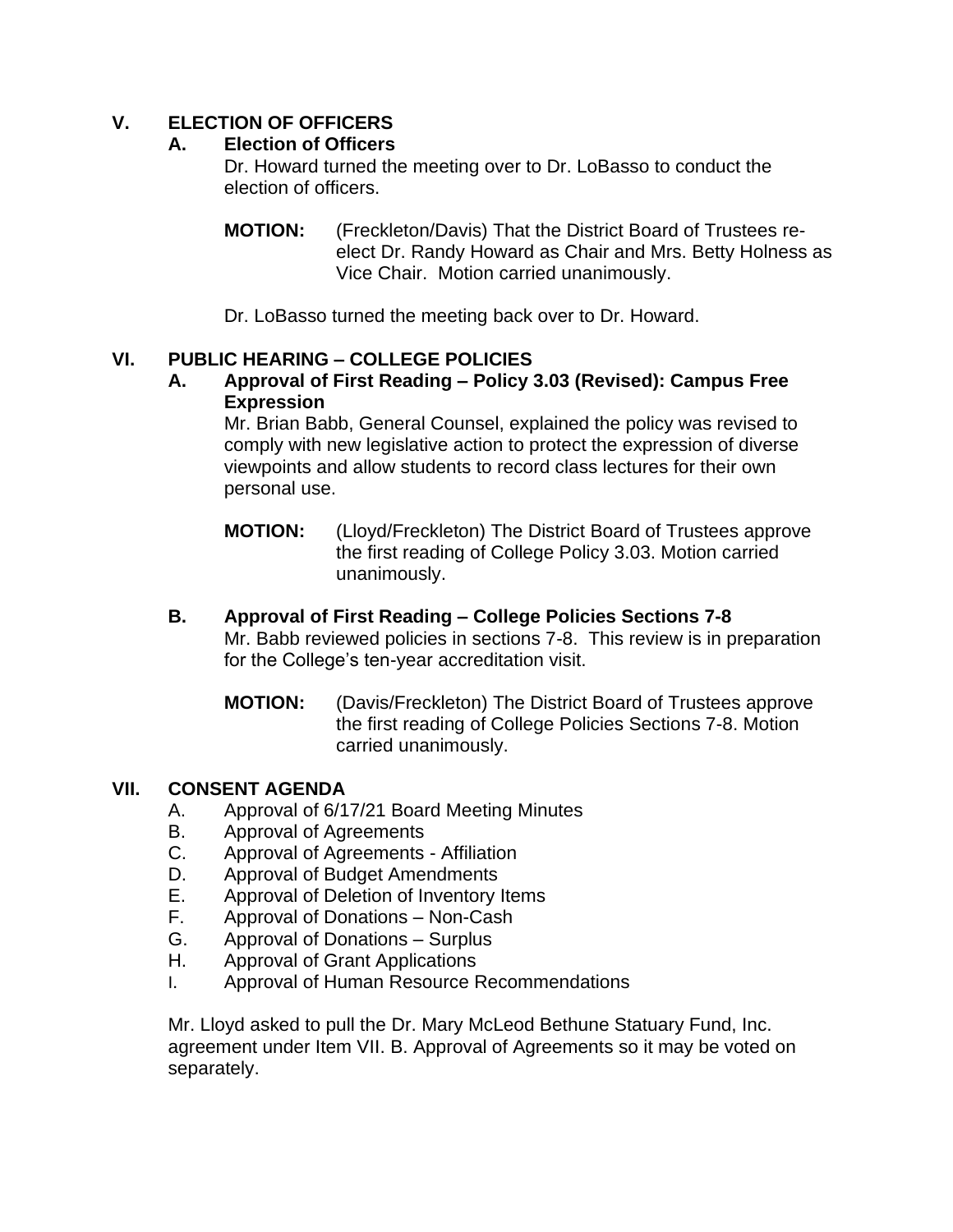- **MOTION:** The District Board of Trustees approve the remainder of the Consent Agenda. Motion carried unanimously.
- **MOTION:** The District Board of Trustees approve the Dr. Mary McLeod Bethune Statuary Fund, Inc. agreement listed in Item VII.B. Approval of Agreements. Motion carried with Mr. Lloyd recusing\* himself.

*\*Mr. Lloyd serves on the Dr. Mary McLeod Bethune Statuary board. Form 8B has been completed and made an official part of the minutes as Supplemental D: 8/19/21.*

Dr. LoBasso shared the College is thrilled to be a host site for the statue on its route to Washington, D.C. and will be planning programming around its stay. Mr. Lloyd shared what a historic opportunity this was and thanked Dr. LoBasso for making this happen. He shared a bronze version of the statue will be placed in the Riverfront Esplanade. It was recommended that a board meeting be held at the News-Journal Center while the statue is on display.

#### **VIII. TIME RESERVED/PRESIDENT**

#### **A. President's Update**

Dr. LoBasso shared the College has been focused on planning for the Fall semester which begins August 23 and is continuing best practices to keep the faculty, staff and students healthy and safe. He shared the Falcon Invitational Golf tournament was successfully held. Met with Chief Jakari Young, Daytona Beach Police Department, to continue the conversation on getting the Law Enforcement Academy more involved with the police department. He shared the College held a kick-off meeting for the SACSCOC Accreditation Visit and how he has been heavily involved in accreditation throughout the years and served on other visiting accreditation teams. Thanked Mrs. Dougherty for bringing forward information on starting a FAME chapter program at Daytona State. The VMA recently held a FAME signing event for students who joined their manufacturing companies. Dr. LoBasso shared Daytona State Women's Soccer recently played an exhibition game against Stetson University, which is where his daughter plays. It was noted that he cheered on both teams, but Stetson won.

Previewed the Center for Women and Men's video on Women's Right to Vote per Mr. Davis' request at the last meeting.

#### **IX. FACILITIES**

**A. Approval of Capital Improvement Program (CIP) 2022-2023 through 2026-2027**

Mr. Chris Wainwright, Associate Vice President of Facilities Planning, explained the CIP was presented and approved in June. However, only a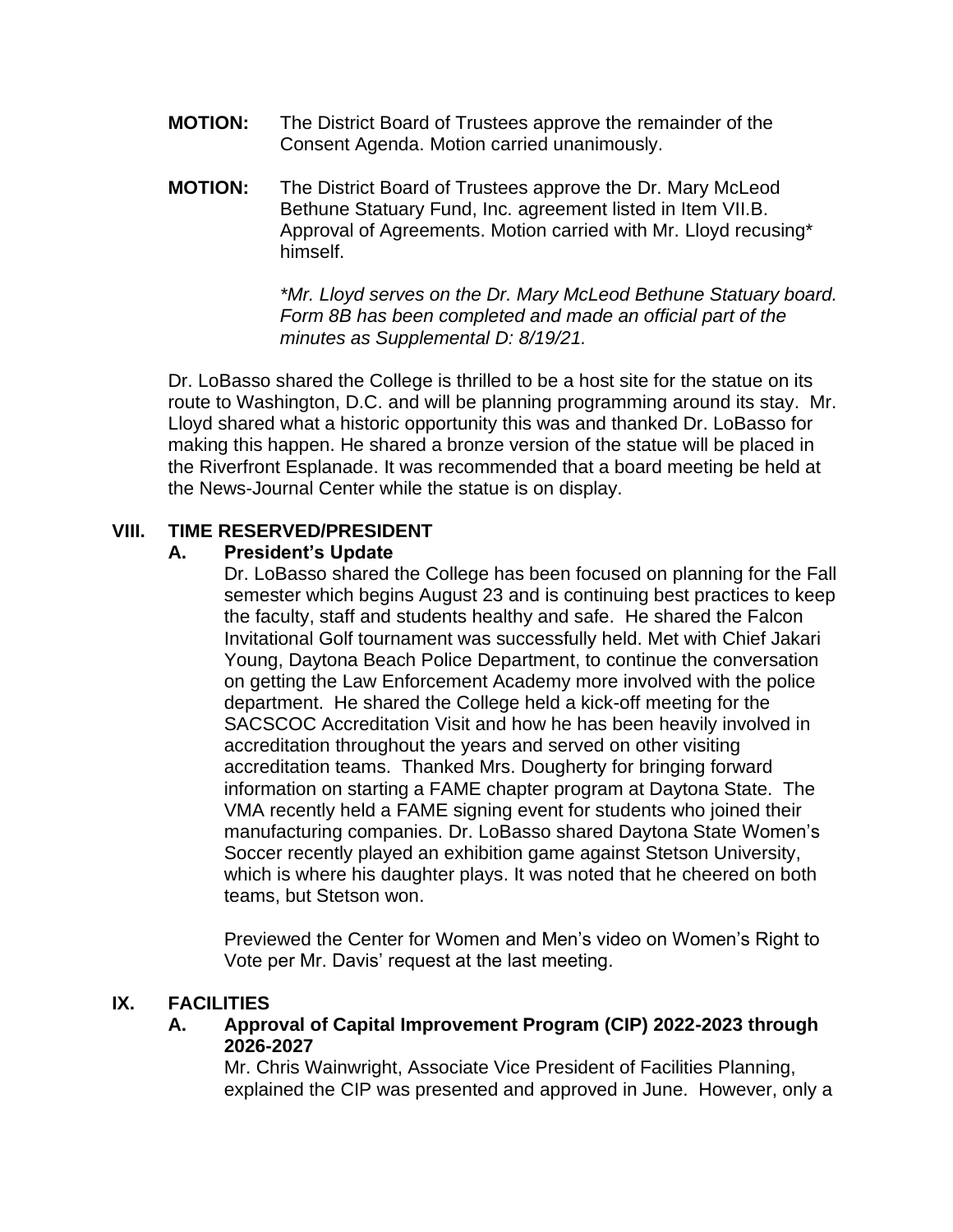little over 80% funding was received for the College's #1 priority, Deltona Building 2. The shortfall amount has been added to the CIP and is reflected below in the annual report required by the state and utilized when considering funding of projects for the next year.

| <b>Priority/Project</b>                                                  | 2022-23     | 2023-24      | 2024-25     | 2025-26     | 2026-27     |
|--------------------------------------------------------------------------|-------------|--------------|-------------|-------------|-------------|
| N/A - Maintenance & Repairs                                              | \$1,600,000 | \$1,600,000  | \$1,600,000 | \$1,600,000 | \$1,600,000 |
| N/A - High Voltage Upgrade                                               | 500,000     |              |             |             |             |
| 1-Deltona Building 2                                                     | 703,833     |              |             |             |             |
| Classroom/Lab/Office/ Vocational<br>with Parking                         |             |              |             |             |             |
| 2-DeLand Law Enforcement<br><b>Firing Range</b>                          | 6,610,618   |              |             |             |             |
| 3-Daytona Building B<br>Classroom/Lab/Office/ Vocational<br>with Parking |             | \$21,127,627 |             |             |             |
| 4-Roof Repair & Replacement                                              | \$600,000   | \$600,000    | \$600,000   | \$600,000   | \$600,000   |

**MOTION:** (Dye/Lloyd) The District Board of Trustees approve the revised Capital Improvement Program for 2022-2023 through 2026-2027 (now included the final funding for Deltona building 2) for re-submittal to the Division of Florida Colleges in August. Motion carried unanimously.

## **B. Approval SREF Inspection Reports 2020-2021**

Mr. Wainwright explained the College received the lowest number of deficiencies in the last seven years and will continue to make improvements. He commented that some of the new deficiencies found were related to items that were stored because of COVID.

- **MOTION:** (Davis/Dye) The District Board of Trustees approve the 2020-2021 SREF inspection reports. Motion carried unanimously.
- **C. Approval of Final Completion and Final Payment: Parking Lots A, B, & C**

Mr. Wainwright explained the parking lots on the North side of the Daytona Campus have been completed.

- **MOTION:** (Dye/Freckleton) The District Board of Trustees approve final payment and release of retainage for the Parking Lots A, B & C project in the amount of \$53,681.47 be made to T & G Corporation. Motion carried unanimously.
- **D. Approval of Final Completion and Final Payment Flagler/Palm Coast Building 1 Remodel**

Mr. Wainwright explained the remodel project has been completed and will be starting Phase II to improve the parking lots.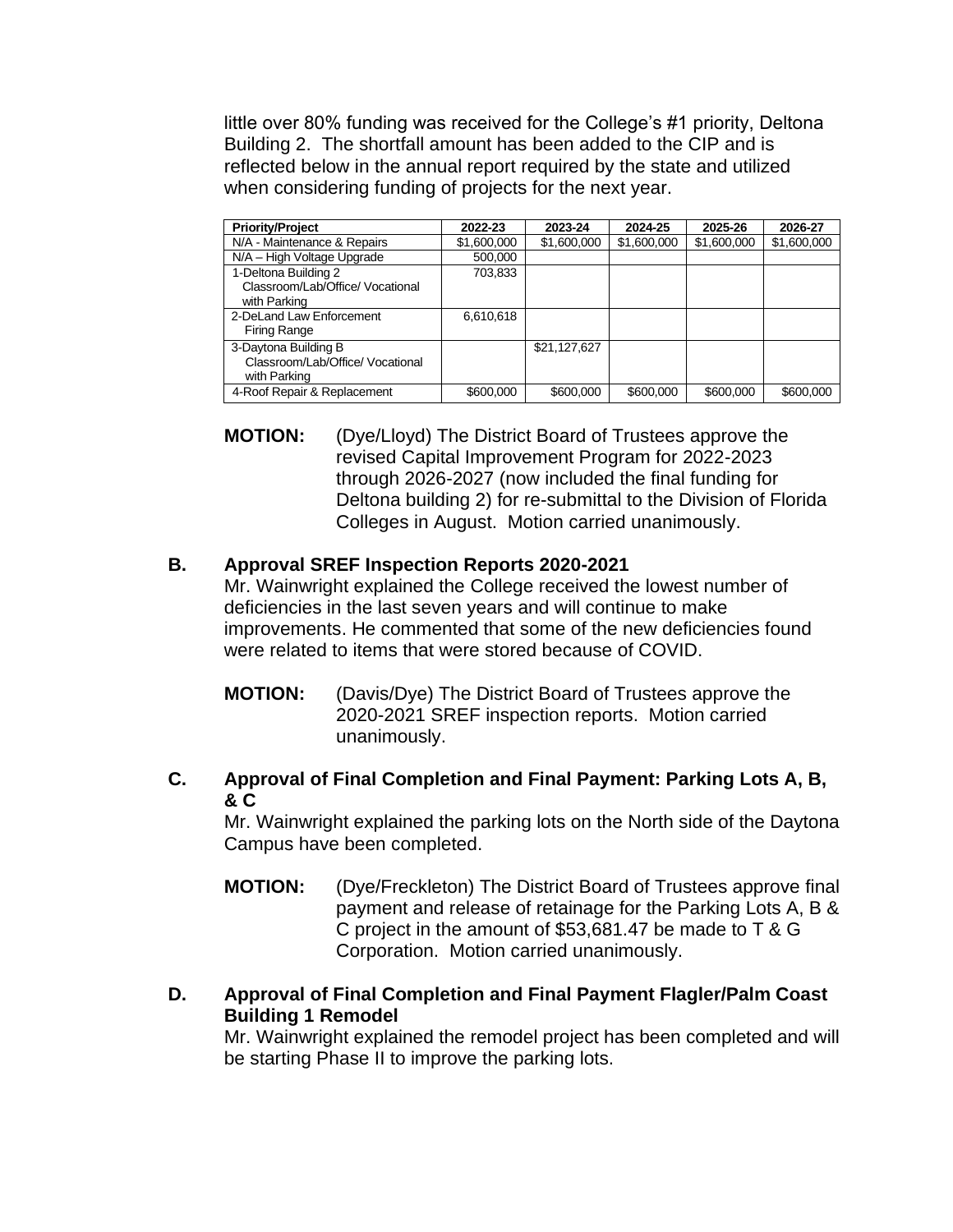**MOTION:** (Freckleton/Lloyd) The District Board of Trustees approve final payment and release of retainage for the Palm Coast Campus Building 1 Remodel project in the amount of \$426,650.64 be made to Charles Perry Partners, Inc. Motion carried unanimously.

## **E. Approval of Phase II Parking Lot Improvements Flagler/Palm Coast Building 1 Remodel**

Mr. Wainwright explained Phase II will provide parking lot improvements that will include re-paving, drainage, and lighting.

**MOTION:** (Freckleton/Dye) The District Board of Trustees approve an additive change order to Charles Perry Partner's, Inc. existing Purchase Order to cover the Palm Coast Campus Building 1 Parking Lot Improvement project in the amount of \$276,315.78. Motion carried unanimously.

## **F. Approval of HEERF HVAC Project Funding**

Mr. Wainwright explained the College will utilize federal stimulus funds to implement upgrades and improvements to existing HVAC systems that will help suppress coronavirus and improve indoor air quality. Additional request for other campuses will be forthcoming.

| PureAir Control Service Inc. Deland Bldg.7 Duct Cleaning             | \$47,083.00  |
|----------------------------------------------------------------------|--------------|
| PureAir Control Service Inc. Daytona Bldg.1200 3AHU Duct Cleaning    | \$60,605.00  |
| PureAir Control Service Inc. Daytona Bldg. 310 AHU Fan Array Replace | \$85,378.45  |
| PureAir Control Service Inc. Daytona Bldg. 310 5-AHU Refurbishment   | \$113,650.50 |
| PureAir Control Service Inc. Daytona Bldg. 300 5-AHU Refurbishment   | \$161,658.49 |
| PureAir Control Service Inc. Daytona Bldg. 300 5-AHU Duct Cleaning   | \$112,973.00 |
| PureAir Control Service Inc. Palm Coast Bldg. 2 Duct Cleaning        | \$72,557.00  |
| Total:                                                               | \$653,905.44 |

**MOTION:** (Dye/Freckleton) The District Board of Trustees approve the HVAC upgrade work outlined above using HEERF funding for \$653,905.44. Motion carried unanimously.

Dr. LoBasso shared the Student Residence Hall building is almost completely framed in and is currently on schedule.

## **X. FINANCE**

## **A. Financial Update**

Mr. Martin Cass, Vice President for Finance, explained the Finance Department is working to close out the prior fiscal year and establishing the funding that will carry forward into the new fiscal year. He shared in June the Board approved transfers up to a certain threshold and reported that the final transfers amounted to the following: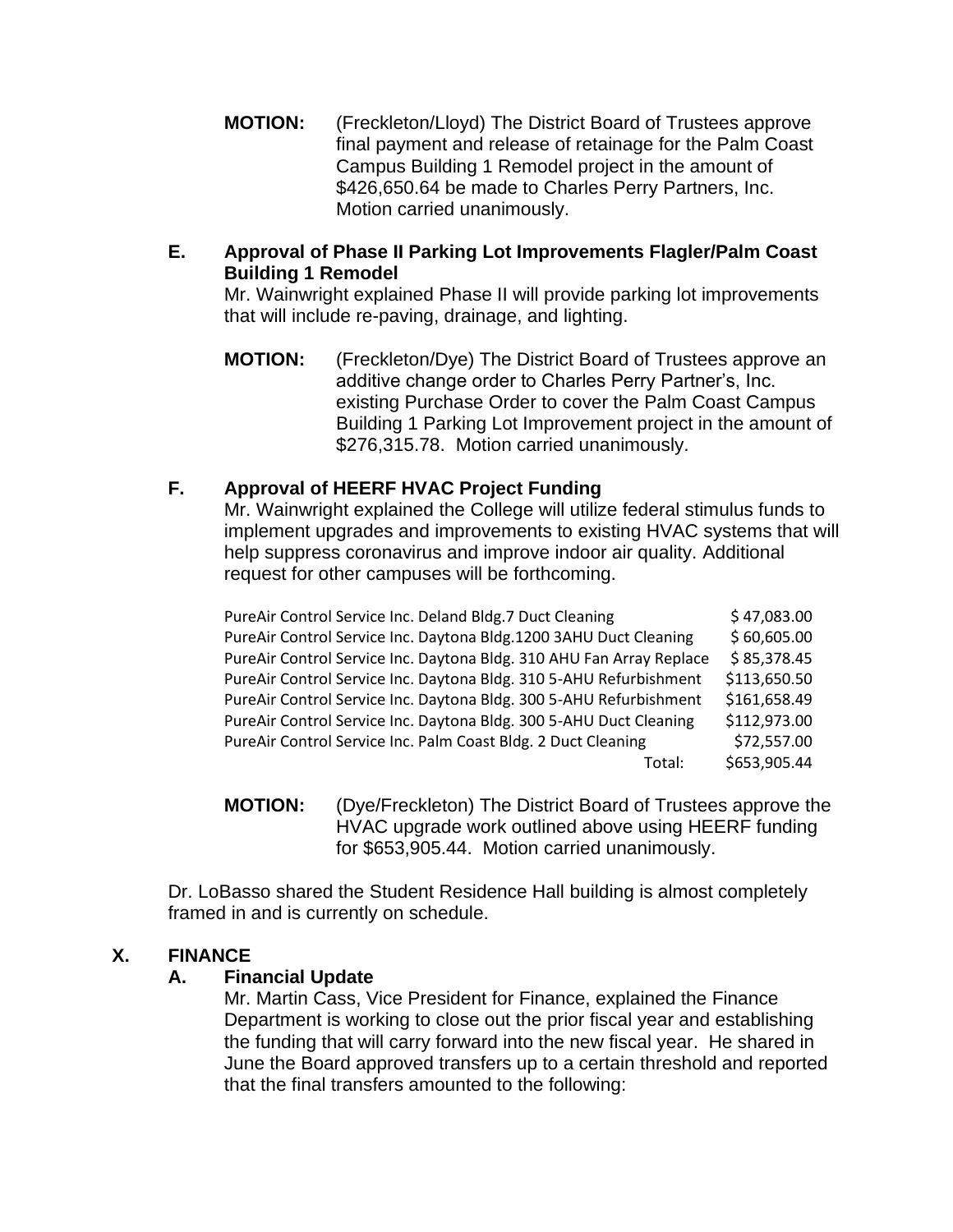Fund 1 to Fund 7 – transferred full \$10 million Fund 1 to Fund 3 – transferred \$1.5 million of \$2 million

- **B. ACH/Wire Transfers/Checks Issued Greater Than/Equal to \$50,000**  Mr. Cass presented as information.
- **C. Direct Support Organization Independent Audit Report Foundation** Mr. Cass explained the Foundation Audit received no findings or material weaknesses and received an unmodified opinion. There was one professional recommendation communicated in the auditor's separate SAS 114 management letter related to the tracking of endowment pledges receivables. The Foundation concurred and has implemented the recommendation to prevent this from reoccurring in the future. This item is for information only.
- **D. Approval of Foundation Use of Space and Personnel Cost** Mr. Cass explained per F.S. 1004.70, the College is required to annually bring forward for approval the personnel costs and use of space for the Foundation. The same information will be brought forward next month for the DSC Housing Corp.
	- **MOTION:** (Freckleton/Lloyd) The District Board of Trustees approve the Foundation Use of Space and Personnel Costs as presented. Motion carried unanimously.

## **XI. ACADEMIC AFFAIRS**

## **A. Cost of Textbooks/Instructional Materials Fall 2021**

Dr. Locklear explained Florida Statute requires information be presented to the Board on the costs of textbooks and instructional materials for the general education courses each semester.

## **XII. TIME RESERVED/CONSTITUENT HEADS**

Reports were presented by Adrianne Toles-Williams, Student Government Association President; Dr. Alicia Alexander, Administrators Council President; Amanda Shroyer, Career Employees Association President; Paul Capps, Faculty Senate President; and Billie Jo Dunaway, Professional Council President.

## **XIII. TIME RESERVED/BOARD CHAIR**

## **A. Board Chair's Update**

Dr. Howard shared how great it was for the Board members to visit the other campuses. He highlighted some of the events in the Marketing Department's press release, such as the VMA FAME Signing Day event and student Ryanne Gouveia being named Coca-Cola Leaders of Promise Scholar. He was honored to be re-elected as Chair and shared this is one of the best boards he has been involved with. The Board continues to